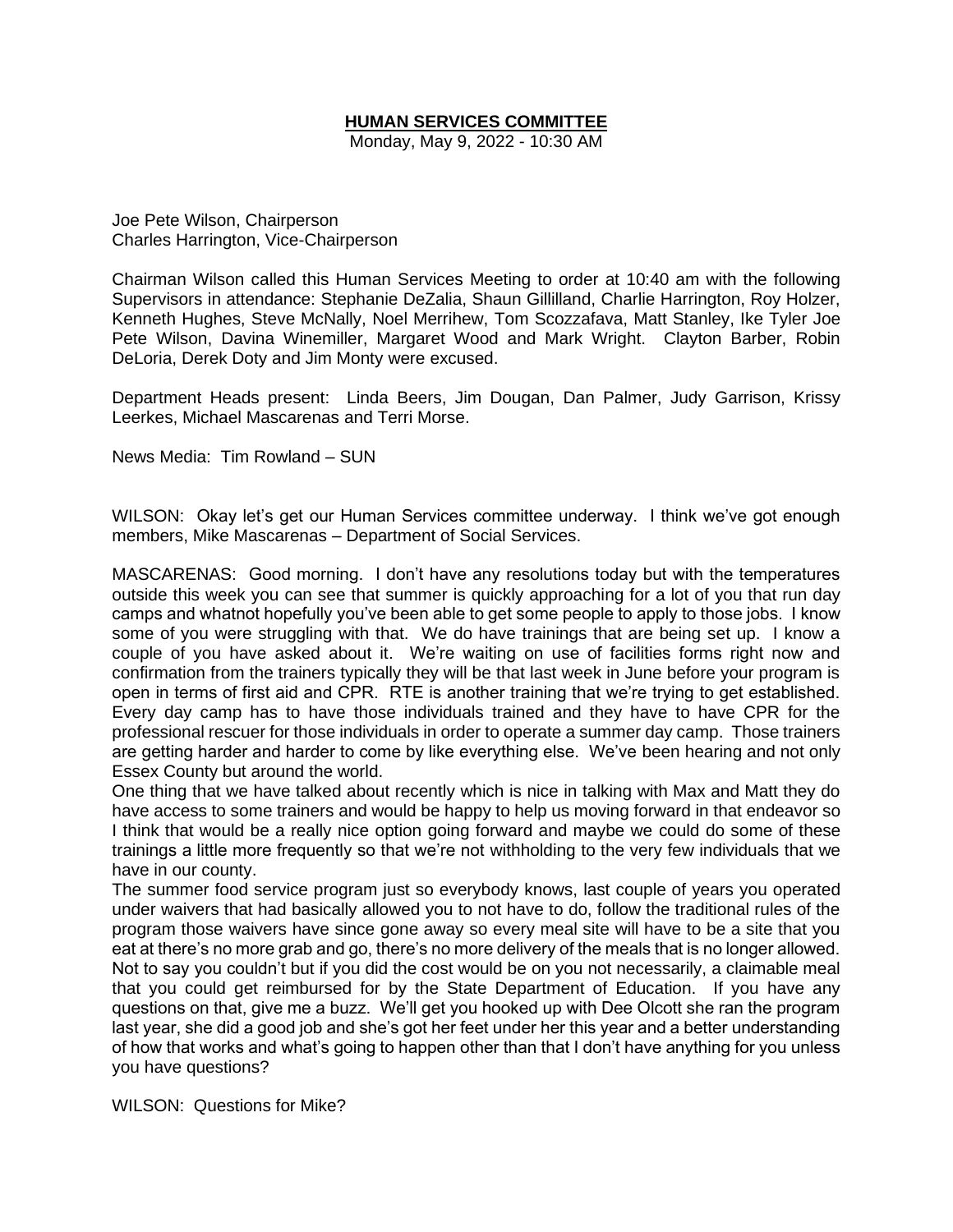HUGHES: Good morning. I have a question. We spoke about this privately and I didn't even think about it until you were just giving your report. I wanted to bring it up because it may affect other supervisors in other municipalities in here. So, I have a family in my town who doesn't not have vehicular transportation, they are Amish and just do not have transportation and require, for a lack of a better term bumming rides from neighbors, family and friends to rely on them to get them where they need to go, medical issues and things like that. My question is, I know that we've spoken that it's not possible to get a vehicle where might one go, another step back, I've been going to this website where I basically submitted a narrative about on this family on the internet to try and see if I could get a free car for them from some generous person but can you speak to me what local resources or regional resources might exist for something like this? I know that your department would handle that, correct me if I'm wrong but where could someone go to obtain a vehicle, a used vehicle for a real dire situation?

MASCARENAS: To actually obtain a vehicle, I can't really help you unfortunately. In terms of transportation it would really depend on the family and what services they potentially qualify for so in my world, if we had a family that was maybe a APS family or family which is Adult Protective or if they had children in the household, if they were a preventative family we would look to get them rides places. You know MAS handles a lot of that medical transportation for those Medicaid eligible families, they handle those types of rides. APS often it's not unusual for us to try to bring people to meet their basic needs, grocery shopping and those types of things, appointments they may have for themselves or children but in terms of actually getting a vehicle there's not a lot I can do. Jim does have daily bus runs for his transportation department but again, those are very limited in terms of meeting people's personal needs and not having long waits in terms of appointments and that sort of thing. I think probably Krissy does some things depending on the clientele with the senior citizen group in terms of transportation but in terms of getting a car I can't really help you with that. I apologize.

SCOZZAFAVA: There's an organization in Vermont, I just sent you the link because I had an old van that I donated to them and they take them and they rehab them. I don't know if they do it for New York State but there are organizations out there and they did me a big favor taking the van.

WILSON: Anything else?

DEZALIA: Did you check with the United Way?

HUGHES: We've had conversation, yes. Thank you.

WILSON: Anything else for Mike? Thank you. Terri Morse – Mental Health.

MORSE: Good morning everyone. And Ken, just to piggyback on that conversation if the individuals are recipients of Medicaid insurance then for their health care, mental health, any kind of a health type of appointment they can access Medicaid transportation which is free.

HUGHES: Thank you.

MORSE: So I have a number of resolutions that I would like to jump into resolutions if I may but if there are any questions about my report I'd be happy to entertain any questions about my report. With none, let's jump into resolutions. So, I kind of arranged the resolution packet so they went from the simplest what we call, low hanging fruit in my office to more complicated. So I have two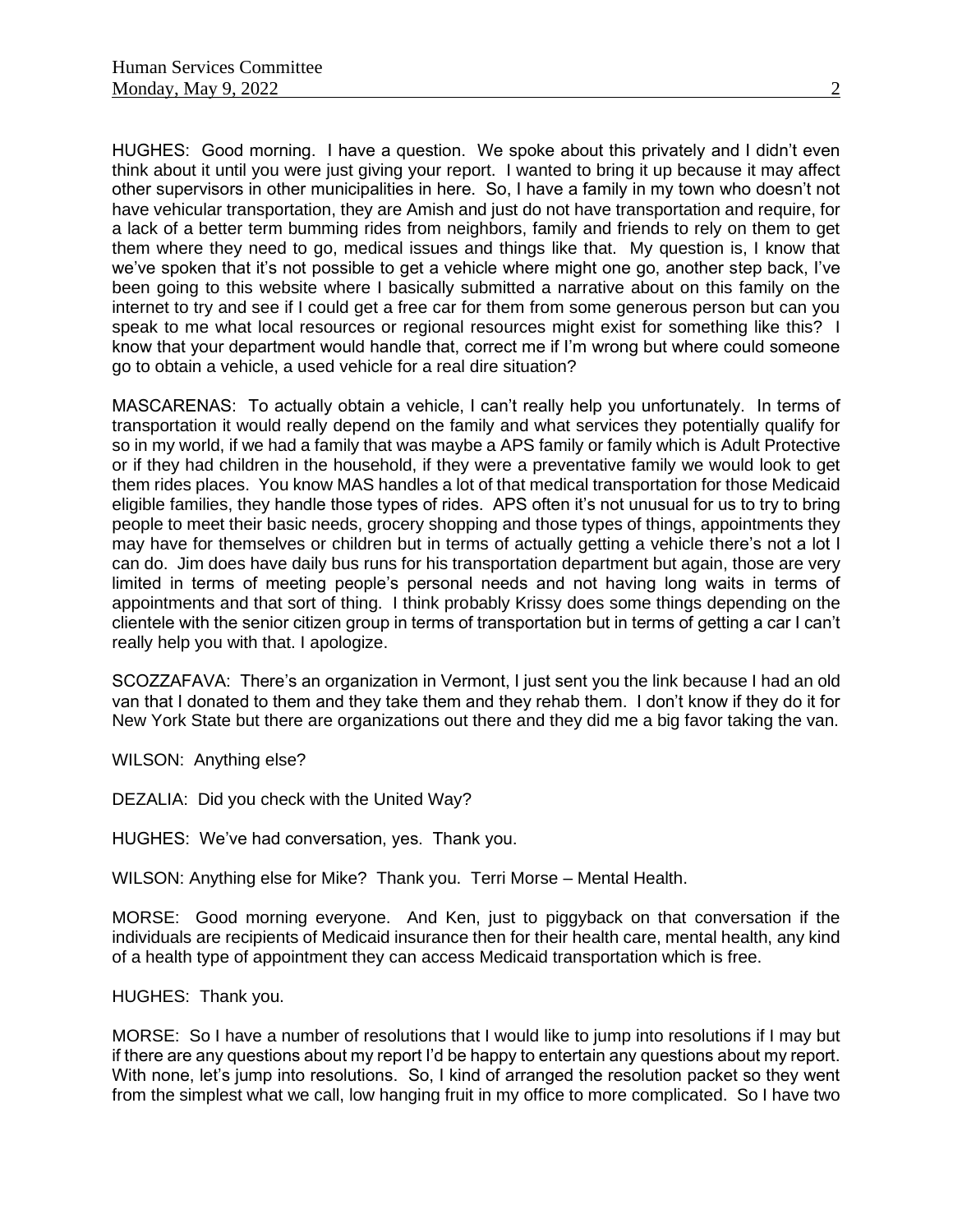resolutions that are carry forward one is in the amount of \$257,795.10, for CARES revenue that hopefully we will be able to utilize all of that. That's in the combination of the health department and Mental Health but we may have to pay some of that back.

#### **RESOLUTION AUTHORIZING A BUDGET AMENDMENT IN THE MENTAL HEALTH DEPARTMENT INCREASING REVENUES AND APPROPRIATIONS IN THE AMOUNT OF \$257,795.10, CARRY OVER CARES FUNDS. Scozzafava, Wright**

WILSON: Any questions? All in favor, aye – any opposed, motion carries. Thank you, please go ahead.

MORSE: In 2016, Essex County Mental Health received a bequeath in the amount of \$85,000 and we still have some funding left over from that, that we would like to utilize and so I have \$15,898.49, that I would like to carry forward.

## **RESOLUTION AUTHORIZING A BUDGET AMENDMENT IN THE MENTAL HEALTH DEPARTMENT INCREASING REVENUES AND APPROPRIATIONS IN THE AMOUNT OF \$15,898.49, CARRY OVER CARES FUNDS. Scozzafava, Stanley**

WILSON: Any questions? All in favor, aye – any opposed, motion carries. Thank you.

MORSE: And resolution #3, which should say, Human Services committee by the way, is so the Essex County Suicide Prevention Coalition is putting together a Fun Run and it is happening on July 17 and we applied for a grant from the Adirondack Foundation in the amount of \$7,600.00, and a non-profit organization had to be the applicant so Mental Health Association, bless their hearts agreed to apply for the funding on behalf of the coalition but we would like to map that over to Essex County mental Health with a transfer of funds and then we will be setting up a separate bank account that will be, this money will be seed money and then there will be additional monies that we will be collecting through the Fun Run and so it will become a sustainable funded revenue stream for Essex County. So, it's two, it's one to accept the funding from the Mental Health Association to the county and then Number two, to set up an account through I believe it's the bank across the street.

**RESOLUTION AUTHORIZING A BUDGET AMENDMENT IN THE MENTAL HEALTH DEPARTMENT INCREASING REVENUES AND APPROPRIATIONS IN THE AMOUNT OF \$7,600.00, MENTAL HEALTH ASSOCIATION OF ESSEX COUNTY TO ASSIST IN FUNDING THE VIVID LIFE RUN HOSTED BY THE ESSEX COUNTY SUICIDE PREVENTION COALITION AND FURTHER AUTHORIZING A SEPARATE BANK ACCOUNT TO BE SET UP TO RECEIVE FUNDS RAISED FOR THE ESSEX COUNTY SUICIDE PREVENTION COALITION. Wright, Wood**

WILSON: Any questions?

SCOZZAFAVA: Dan, is this the way we do it?

PALMER: Yeah, that's fine. We don't need two resolutions, we can just do that as a resolution authorizing the amount and setting up the bank account.

WILSON: Any other questions? All in favor, aye, any opposed – motion carries. Thank you.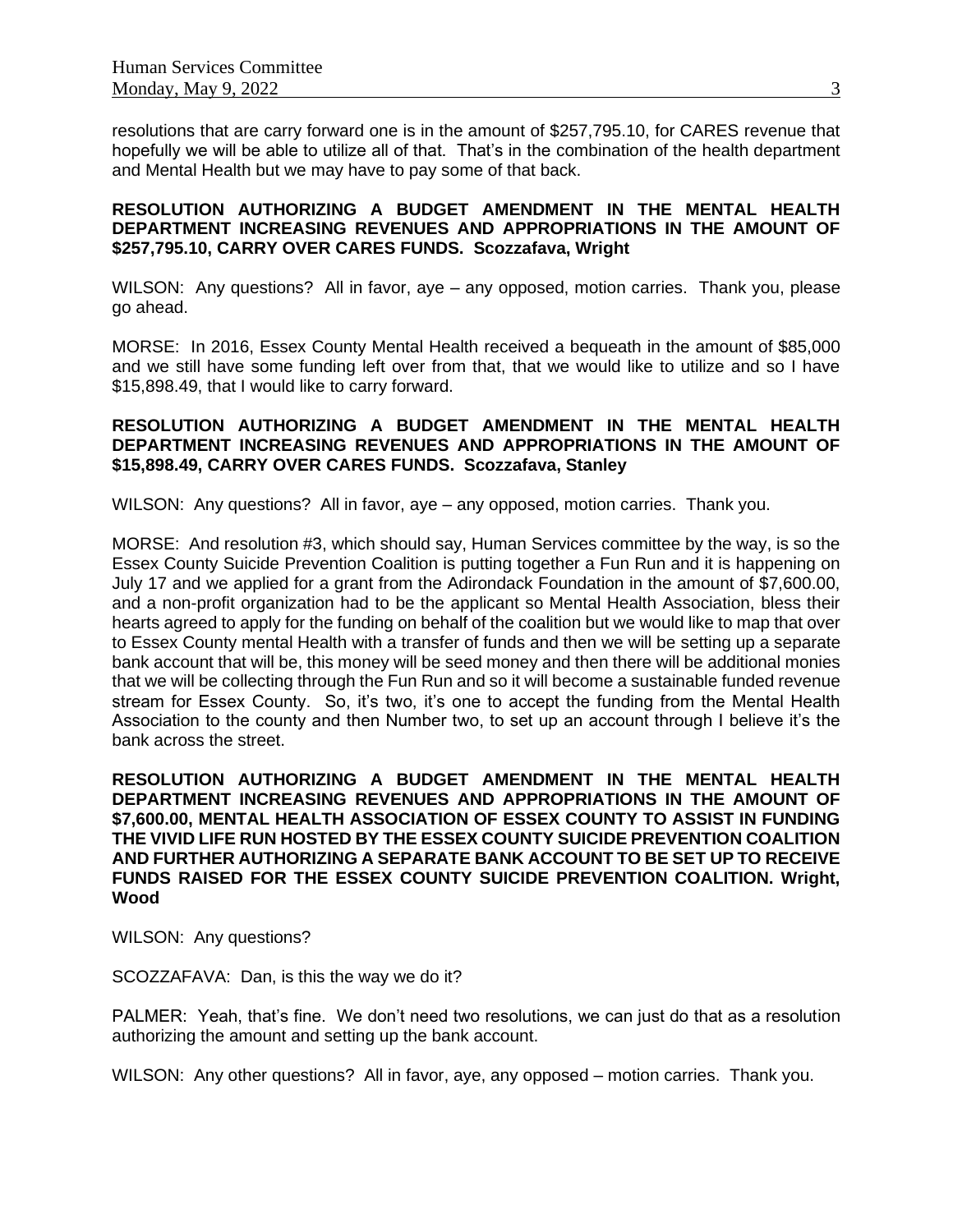MORSE: Thank you. The next resolution is about receiving a grant or funding from the Office of Mental Health to start a satellite at Champlain Valley Educational Services (CVES) in Mineville and I was encouraged to show you on a map what communities have school based Mental Health Services. In future, I will not make everything a star but what I will say to you is that anything with two little stars in it mean they have adult services so we have a satellite clinic in North Elba at the Town Hall and also in Ticonderoga at the hospital so there are two communities that have adult services outside of the Elizabethtown main office and then, every other place where there is one star is a school based satellite clinic and the thing that I like about us doing, opening up one at CVES is that really, that covers every school in Essex County and it focuses on the more higher needs kids within our communities so we are starting a school and receiving \$25,000 to do so from OMH.

#### **RESOLUTION AUTHORIZING A BUDGET AMENDMENT IN THE MENTAL HEALTH DEPARTMENT INCREASING REVENUES AND APPROPRIATIONS IN THE AMOUNT OF \$25,000.00, SCHOOL BASED MENTAL HEALTH CLINIC SERVICES FOR CHILDREN AND YOUTH GRANT FROM THE NEW YORK STATE OFFICE OF MENTAL HEALTH. Hughes, Harrington**

WILSON: Any questions?

SCOZZAFAVA: So on the in person adult services, explain that? What exactly is that?

MORSE: Sure. So we have staff who are working out of a satellite clinic and right now in Lake Placid and Ticonderoga and they deliver services to community members in person meaning, human being to human being no video or telephone.

SCOZZAFAVA: At a specific location obviously?

MORSE: Right, in Lake Placid we used to be at Adirondack Health before they transferred their location and so Lake Placid at the time, Mr. Politi was willing to allow us to transfer that group of clients over to the Town Hall.

SCOZZAFAVA: So is location the biggest difficulty in having the in person adult services in communities, finding a suitable location?

MORSE: No, it's staffing.

SCOZZAFAVA: Staffing?

MORSE: Yes.

SCOZZAFAVA: Okay, thank you.

MORSE: Your welcome.

WOODS: I'm curious, I see the towns at the top end of the county don't have any stars is that because they are not in need, there's no need or is there no staffing or?

MORSE: So Ausable School is on the border of Clinton and Essex and BHSN – Behavioral Health Services North has a satellite office for that group of kids. So North Elba School based services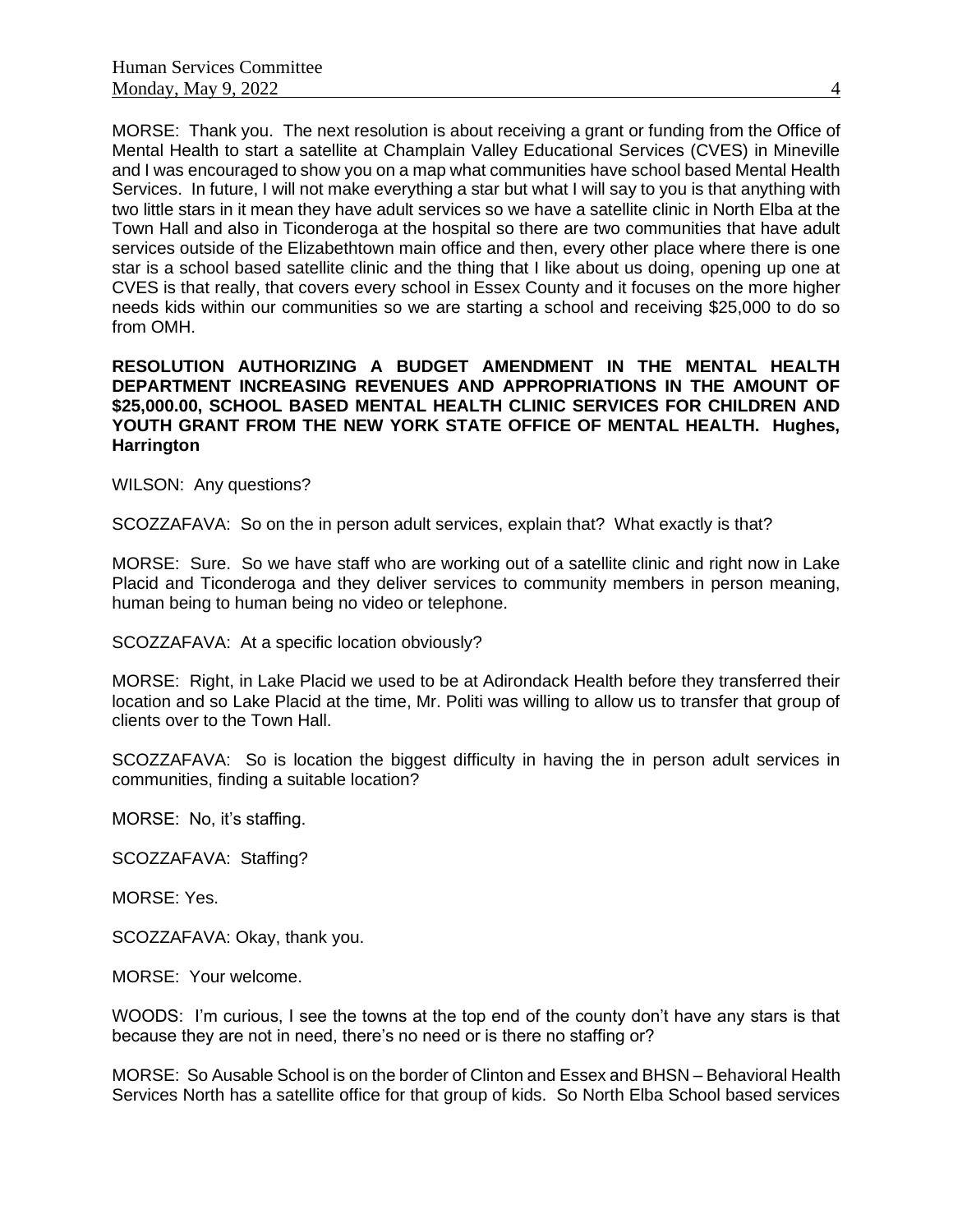would serve those other groups and then some kids that live in that St. Armand probably go to Saranac Lake and Saranac Lake has school based services provided by citizen advocates in Franklin County.

WOODS: Thank you.

MORSE: Your welcome.

PALMER: Terri, what happens after the \$25,000 is gone?

MORSE: Well, by then the services will be up and running enough so that insurance reimbursement will cover the cost of the services provided.

PALMER: So what's the \$25,000 specifically used for?

MORSE: We can use it for advertising, I can share it with the school if they need like a desk or some sort of equipment but most of it will go to helping us recruit and train a school satellite provider.

WILSON: Any further questions? All in favor aye, any opposed – motion carries.

MORSE: So May is National Mental Health Awareness Month and I have prepared a resolution that I would like for your group to support and I'm not going to read it out loud but would appreciate you all just acknowledging the fact that mental health is a serious issue especially now in the year 2022 after the pandemic and that all making mental health and I like to call it mental wellness sometimes because we all have mental wellness so it's really not about a group of people it's about all of us being mentally well.

WILSON: So I need a motion to designate May, Mental Health Awareness Month.

# **RESOLUTION DESIGNATING THE MONTH OF MAY 2022 AS NATIONAL MENTAL HEALTH AWARENESS MONTH AND MAY 1-7, 2022 AS NAITONAL CHILDREN'S MENTAL HEALTH AWARENESS WEEK. Stanley, Wood**

WILSON: Thank you, any questions? All in favor, aye, any opposed – thank you, motion carries.

MORSE: So the next resolution is probably the more important resolution in this entire packet and what I'm asking for in this resolution is for us to be allowed to add up to, two additional staff members, front line therapists to our group. I've provided the budget to do so. Those numbers are what I would call, worse-case scenario being the highest level of insurance needs and then I also provided you an addendum to the resolutions and on the back side of that page, I provided you with an outline of what a front line therapist actually means to Essex County Mental Health because I would imagine, if I were sitting in your shoes you'd hear, add staff equals add expense and so yes, it adds an expense but our front line therapists are individuals that are meeting at least six people a day and that is covered with insurance reimbursement. Nine therapists that are front line therapists are actually individuals that generate revenue for us so they not only come with their costs but help us with the cost of other additional staffing needs in our organization so they're actually a benefit to our bottom line.

**RESOLUTION AUTHORIZING THE MENTAL HEALTH DEPARTMENT TO HIRE TWO**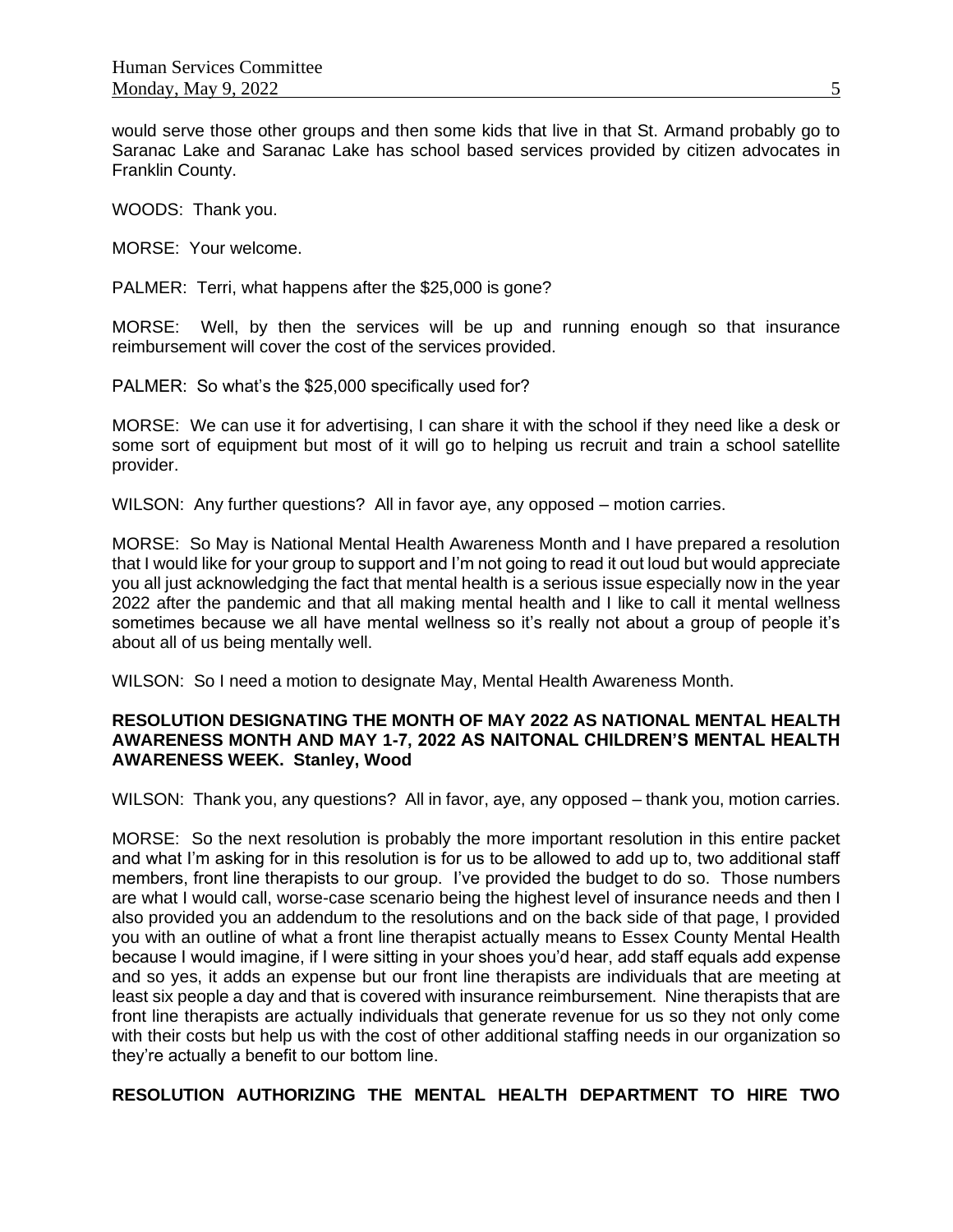# **LICENSED MENTAL HEALTH CLINICIANS. Scozzafava, Wright**

WILSON: Questions?

GILLILLAND: Terri, we are only a few months out from budget season why is there an urgency in here?

MORSE: So in 2021, specifically when I heard my colleagues across the state saying those that have you know, clinics and were Directors of community services for example, one county said they went from thirteen therapists down to three and so I anticipated that in 2021, that would actually happen in Essex County but low and behold, it did not. I actually was able to retain our number of staff and even grow our number of staff in 2021 and 2022 so what's happening though is because of the pandemic we're getting more and more request for services from primary care, from the Office for the Aging, from schools and so I just cannot meet the demand in services with the amount of clinicians we have on staff. So, not only did we not lose staff but the demand had continued to what I would call pour in, we cannot meet it and the other thing too is that most of the therapists have gone from a caseload size of you know, around fifty to about sixty-five so not only did we increase the number of services with those staff members but we just keep getting more and more requests.

GILLILLAND: I would note that all the human services agencies in the county are experiencing that same phenomenon. Have you gone over with Dan or with Linda on this because during the last budget season there was issues with revenues and appropriations I just want to see if this has been analyzed independently?

MORSE: Right.

PALMER: Yeah, we did. We looked at it. I'm okay.

HUGHES: Two questions, first one, how quickly do we receive the reimbursement from the insurance or slowly from the insurance?

MORSE: It depends on what insurance company, Medicaid and managed care is pretty quick in reimbursement. Sorry, did I say Medicaid? If I said, Medicare they are like the slowest so managed Medicaid and Medicaid are the most quick in reimbursement and that's the largest majority of our services.

HUGHES: Thank you. My second question is, where on this map would these two individuals go?

MORSE: So, probably one of them would stay at Elizabethtown and serve the majority of adults. The other one would be, we don't let our staff members be in schools five days a week because we want them to have the culture of our organization so each of them would probably have satellite responsibilities and then Elizabethtown main office responsibilities so it's a shared, two days out, three days in so with kids and adults would be both served.

HUGHES: Thank you.

McNALLY: The Town of Minerva doesn't have a school program, is it because they don't need, haven't asked for it?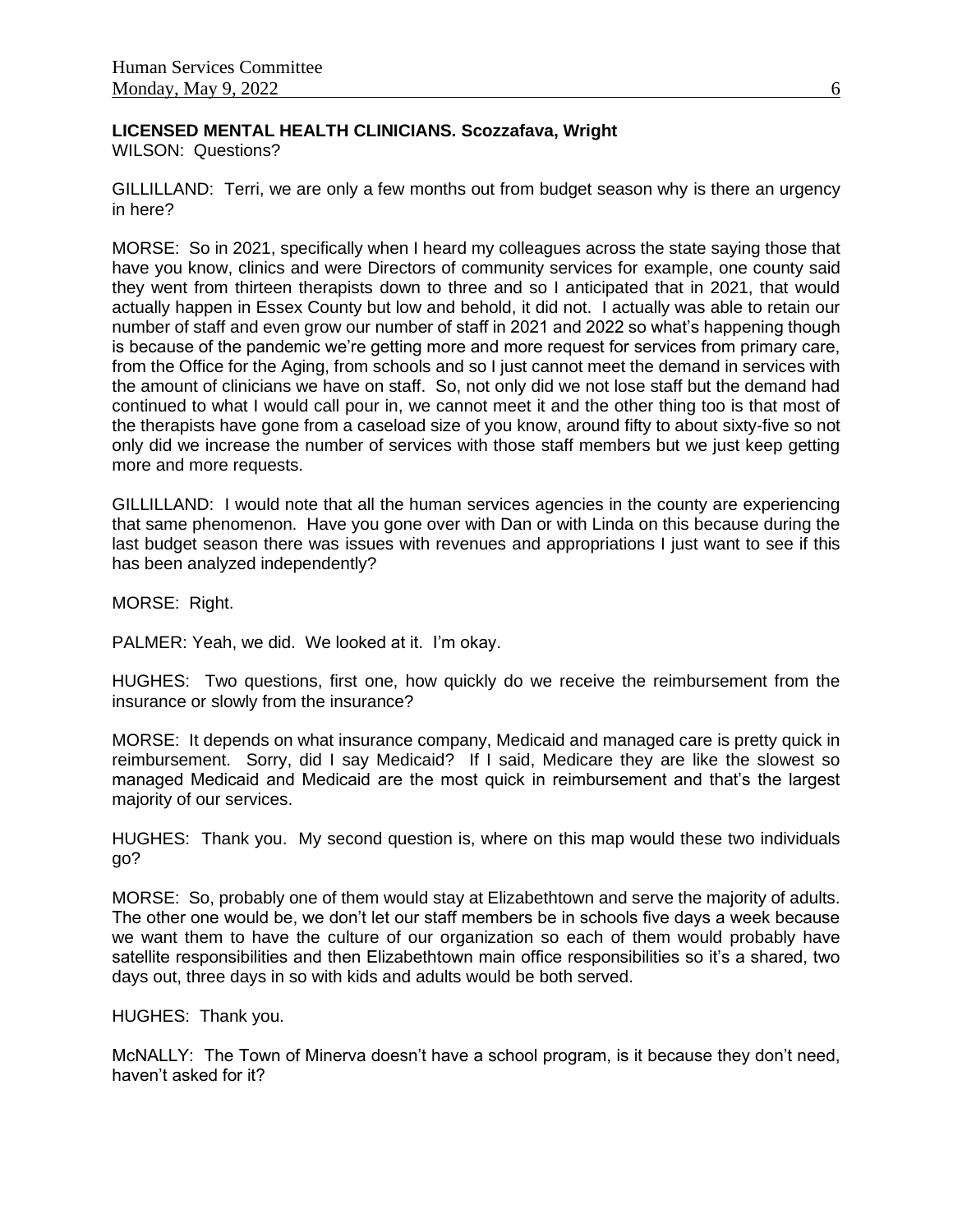MORSE: So the Town of Minerva is actually served by BHSN.

McNALLY: What is that?

MORSE: Behavioral Health Services North has a satellite in Minerva. I don't serve them. Essex County does not serve them. Those little stars are for what is served by Essex County.

McNALLY: And why do they cover Minerva instead of Essex County?

MORSE: Because Minerva, I was not able to find a staff member who lived in that area and also, Behavioral Health Services North has an employee who lives in Chestertown and so it was very convenient for BHSN to set up a satellite in Minerva.

McNALLY: How about the cost for that? Does Minerva pay BHSN?

MORSE: Yes, they do.

McNALLY: We pay taxes in Essex County, before we pay an outside firm from Warren County it seems like we should be covering the district or at least getting reimbursed the town for coverage outside the county in all fairness.

MORSE: Yup, that's a good point. Thank you for that.

McNALLY: Any other questions?

DEZALIA: I'm not on this committee but in looking at this report, I see things listed of what happens if we don't get more licensed staff and then I don't think we can handle the scenario but if we can add services to almost 300 more people I don't understand what the question is, why we wouldn't do this? Especially when there's, with the revenues coming in there's a possible gain for us with those additional revenues and then we are able to provide services for almost 300 more people and it sounds like Tom is saying he needs that service in his community from what I kind of sound from him?

SCOZZAFAVA: Well, I mean I think we all realize that the last two and a half years the need has increased dramatically. I absolutely support this. It is something that is needed. I mean, if we were talking about something with cancer or something else there's no question. Obviously we need to realize that mental health is a huge issue. It's about time that has been recognized.

MORSE: Thank you Tom.

WILSON: Any further questions? All in favor aye, any opposed – motion carries thank you.

MORSE: Thank you so much for that. I do have one more quick resolution as my hat of the Director of Community Services we do have a new member for the Development of Disabilities Subcommittee that we would like to invite into our board.

## **RESOLUTION AUTHORIZING THE APPOINTMENT OF SARA EVANS AS A MEMBER OF THE ESSEX COUNTY COMMUNITY SERVICES BOARD DEVELOPMENT DISABILITY SUBCOMMITTEE FOR A TERM EFFECTIVE 4/13/2022 – 12/31/2024. Hughes, Wright**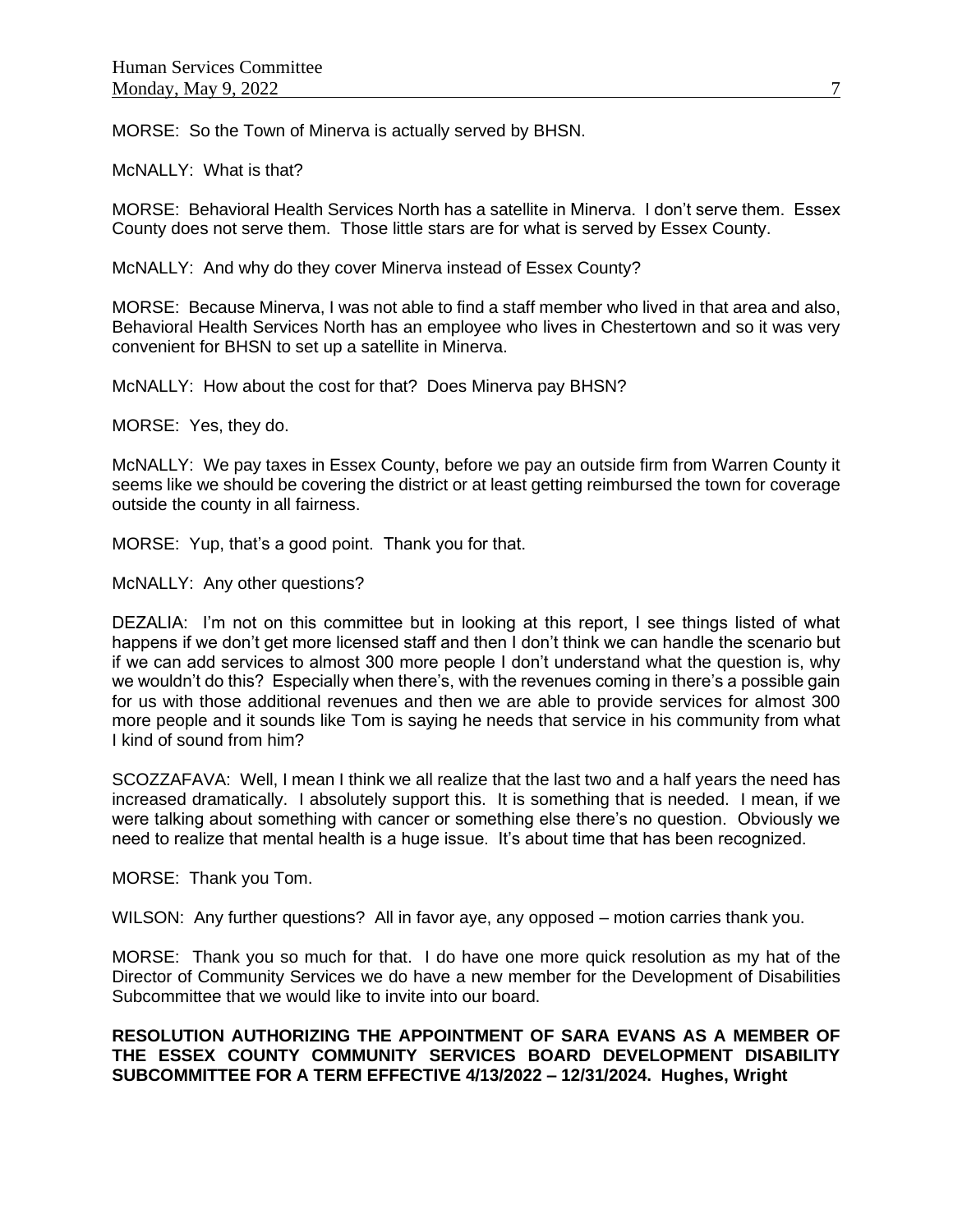WILSON: Any questions? All in favor aye, any opposed – motion carries. Thank you.

#### MORSE: That's it.

WILSON: Anything else? Any other questions for Terri? Alright, thank you very much. And now we have Public Health, Linda Beers.

BEERS: Good morning. I'm going to start with my resolutions as well. I think it's easy and then I will review a few key points in my report and I believe the first resolution I have is to apply for accept funds from the Adirondack Foundation in the amount of \$5,000, this is brought to us by our WIC Department they've applied for that and later on in my report there's a definition of what we're doing with it. It's Farm to Table and getting WIC recipients to go to actual local farms, pick their own produce and pay for it and have cooking lessons.

## **RESOLUTION AUTHORIZING A BUDGET AMENDMENT IN THE PUBLIC HEALTH WIC DEPARTMENT INCREASING REVENUES AND APPROPRIATIONS IN THE AMOUNT OF \$5,000.00, ADIRONDACK FOUNDATION. Hughes, Wood**

WILSON: Any questions? All in favor aye, any opposed – motion carries, thank you.

BEERS: So the next resolution is, I'm sure you are all following the Governor's budget but the Essex County Health Department, well, I'll just read it it's also in my report. So the first time since the State's fiscal year 2013-'14 local health departments are seeing an investment in Article 6, State aid and mandated services for core public health. In the new Governor's budget, they have allocated for partial service counties which we are, an increase of \$77,500, in our base grant. That is forever in our base grant increased, after meeting with Mr. Palmer and saying, how do I go about this? He recommended that I move in this process and so the Essex County Health Department is requesting approval from the Board of Supervisors aka, the Board of Health to create a new position, Disease Specialist. If you remember, we had this position we absolved it because we had an RN apply and the RN licensing was higher than the Disease Specialist and when we can get an RN, we use an RN. Now we are back to struggling to get RN's and the Disease Specialist, one of the biggest reasons of core public health especially is that they are readying us in trying to prepare us for long term pandemic response and many viruses, not just Covid obviously, but rabies increased, tics, Lyme disease all of those things so we found that really evaluating all of our staff that a disease specialist position could be completely funded in this amount will cover everything from fringe to everything else this \$77,500 and so we would like to create the position of Disease Specialist and post it with this extra funding.

#### **RESOLUTION AUTHORIZING TO CREATE THE POSITION OF DISEASE SPECIALIST IN PUBLIC HEALTH DEPARTMENT, IN THE AMOUNT OF \$77,500.00, WITH FUNDS TO COME FROM BASE GRANT FUNDING. Harrington, Hughes**

WILSON: Any questions? All in favor aye, any opposed – motion carries. Thank you.

BEERS: I do have one other one and that is the Essex County Health Department requesting approval to the Board of Supervisors Aka Board of Health to appoint Cory Murphy, Boquet Valley School Nurse to our Professional Advisory Council.

# **RESOLUTION APPOINTING CORY MURPHY, BOQUET VALLEY SCHOOL NURSE TO THE PROFESSIONAL ADVISORY COMMITTEE (PAC) AND THE PUBLIC HEALTH ADVISORY**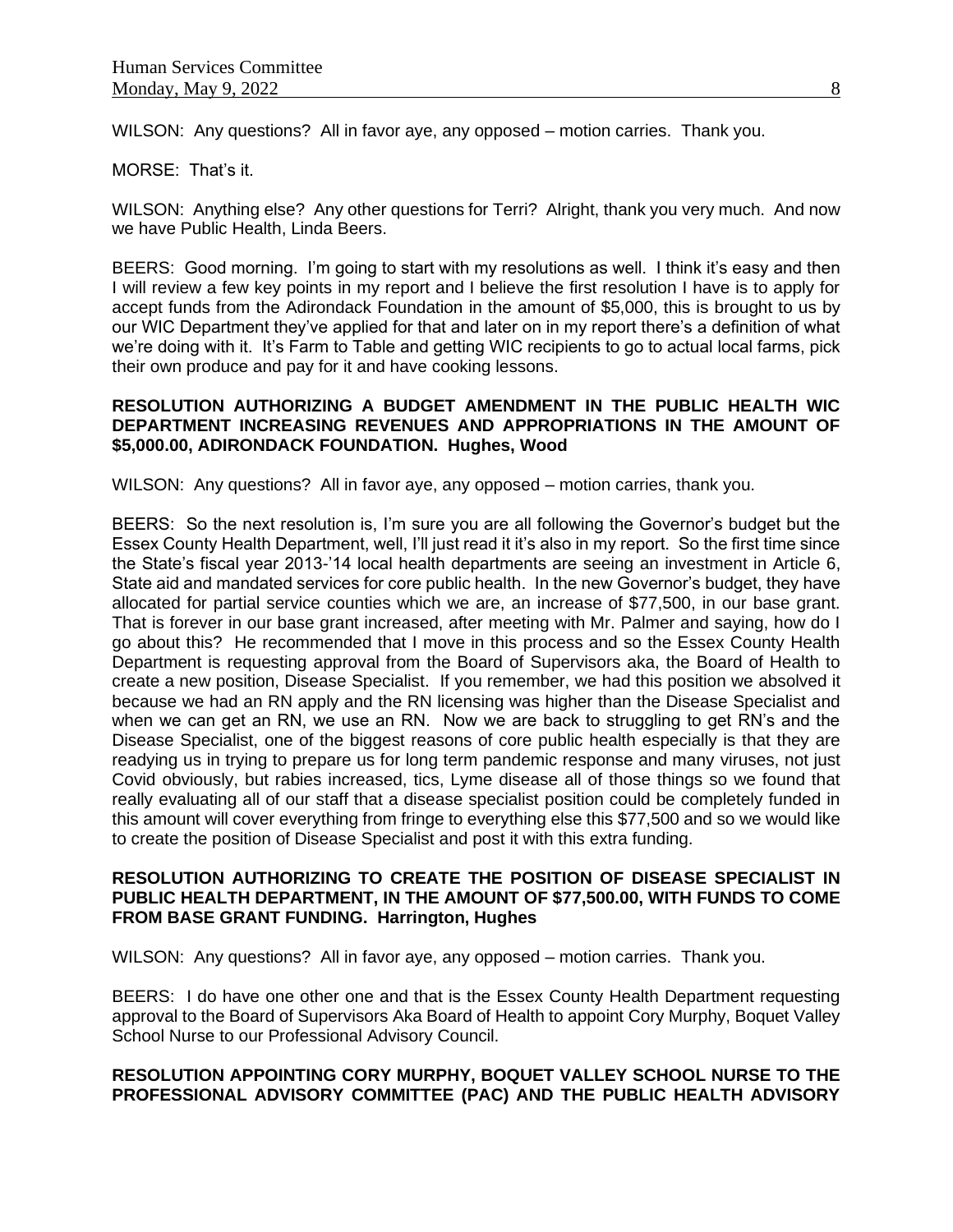# **COUNCIL (PHAC). Hughes, Stanley**

WILSON: Any questions? All in favor aye, any opposed – motion carries. Thank you.

BEERS: And now I will just quickly review my report, community level update, disregard that when I wrote that, it's inaccurate today. On Thursday it changes, every Thursday Essex County has as much as the State of New York as going to a high level. This is not just Covid rates, this Covid is based on Covid cases, hospitalization, beds and staff that's the new metric and Essex County and all of our buddies in upstate New York and many other parts have all in this Thursday's group gone to a high level. I think that is evident if you know people and on the next following pages, I do thank Andrea Whitmarsh she will point out to you what the variants are. Again, I'm going to email this to you in a color format, it really is much easier for you to see the variants and it really describes to you in case you wanted to know a variant is happening and where. Also, important to know is April 29, the New York State Department of Health stopped all virtual calling, they dissolved that entire department and we took it all back in the Essex County Health Department and we're using our health educators. We are also discontinuing universal case investigation meaning we're calling everybody that we're doing a risk assessment on based on age, and other factors and we are following up on people of the greatest risks and calling them and honestly when our caseloads are low we are calling everybody but if they got high we would do a risk analysis.

Page 3 – is treatment is now available. I really tell you this that there are antivirals out there and that when people are testing they should also be considering treatment. If you are autoimmune or over 50, you're eligible you should at least call your doctor and see if you're eligible for antivirals. They've been extremely successful in reducing the time of illness or long term concerns of people with Covid so if you know of anybody that has Covid, I always advise the to call their doctor. You never know when your doctor would say you should be on antivirals because of some other preexisting health conditions. Down below of course is the eligibility for boosters who can get a first booster, everyone ages 12 and up and the second booster is adults 50 and over and anybody 12 and up with underling health conditions.

I think I mentioned last week, I will say, I thank Jim Dougan for this. Jim Dougan talked about and I stole it badly well, I should say about his Intern. We and this board approved a Public Health Intern and we hired Emily Jesmer. Emily was a SUNY Brockport student. I shared some information with Shaun and Dan last week about her presentation she did to SUNY Brockport. They were marveled by what she's done at the Health Department, they said it was one of the best internships she had had. She did a great job of thanking Essex County. She's doing a survey as one of her final projects so I encourage you, if you can link on there and give her that support that would be great. Emily also graduates in May and hopes to apply for one of our positions for a full time employee so exactly what we had hoped for and I couldn't be happier.

Also talking about the Excelsior pass. People call us all the time, they continually lose their cards and we encourage everybody to get the Excelsior pass and you can do what is called the Pass Plus to put on your other boosters and if you have that then you have that information on your phone, in case you lose your card.

Also, we are in the middle of our sore public health programming which is that community health assessment. If your new, they come due every three years, it's an unbelievable wealth of information you want them and we get it, we do it digitally and we often make a few packets they are very thick and it's really, specific to Essex County we're just telling you right now we're in Step 4, to collect and analyze and on that, we have a survey so I'm encouraging you to do if you only have time for one survey, this one is really important to your towns. This is important to where we get our data so I encourage you to really, do that survey and represent your town.

And then if you saw, the County health rankings came out. In Essex County we don't often put a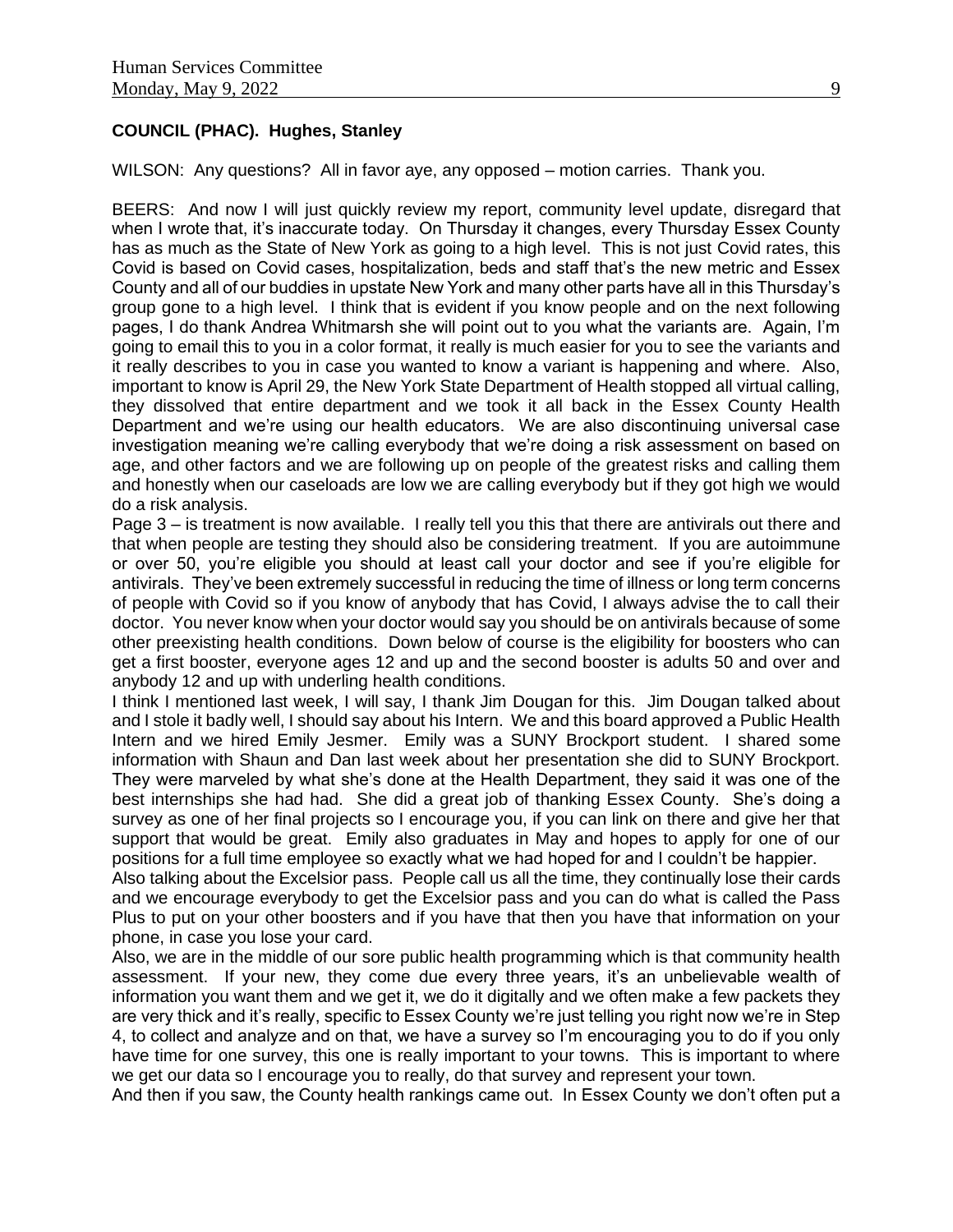huge amount in this because we always do well and counties across the state that do poorly trust me, their boards really look at this number. Out of 62 counties in New York State, we rank 13 in health factors and 19<sup>th</sup> in health outcomes. We did very well and we often do. We have an increased in health over the last several years and I'd like to say, it's partially because of all of our combined efforts in moving these, many of the survey questions the data showed an increase in services to residents in Essex County. I encourage you to look at that report. We also did a press release on it.

Moving ahead, please note about bats. We have had an increase. We did a lot more than most people. We have a steady increase in bat exposure and rabies exposures consistently since the beginning of rabies. There is a legitimate concern meaning that we are vaccinating or immunizing over a course of 14 days and you do not want rabies prophylaxis it is not a fun thing. It's injections in your stomach and it goes by your weight and sometimes it can be as many as nine injections at one time, over a 14-day period. It is not something pleasant so we really encourage people about that safety and what it means and we have a whole campaign on it.

Also next up is the rabies clinics they've been really successful. We are doing great at that and the new format of drive thru has been really greatly appreciated.

Chronic disease, public health preparedness – I think I told you all last week, we hired a new gal Amber Levesque from Newcomb, New York and she came to us with great experience.

Jim is not here today but one of the big things that we talked about was children's services unit. So I brought to your attention our preschool program, our center based program is closing. I want to tell you; I've met endlessly with every school district. I still have meetings going on to try and get one of our schools, two of our schools in Essex County to pick up from any private industry equally I've met, probably at least six times and I have three more meetings again to go over this. We really, desperately need a center based program in Essex County to support our kids. A center based program in pre-school. At this moment in time, this is important to your constituents we have a wait list in preschool of 13 children for special ed instruction, 8 of them in Moriah alone and 10 waiting for speech therapy. In early intervention we have 10 children waiting for speech therapy, 4 for special instructions and 2 waiting for physical therapy. I can really tell you, Lucianna Celotti does an amazing job soliciting people. She goes to the colleges; she goes to the universities. We are encouraging people now getting out of college to go for one of these domains. We usually get people that are retired that have done that especially in speech therapy, the office of profession continues to increase the requirement of what you need. You need to have a master's degree now in speech pathology, physical therapy you need a doctorate it did not used to be that way four years ago. So, they increase what is required educational statue wide but the pay rate hasn't gone up and for kiddos coming out of college that have now got their PhD and all that college and all that money entailed, it's really hard for them to take a job like this even if they wanted to given the reimbursement rates and these are contracted positions, many of them right? So, this is not unique to Essex County. It is shortage all across the United States and certainly hard hit in rural areas where we don't have anybody else.

Home health unit – National Nurses Week was May 6-12, please, please I will say their names out loud I'd like to thank, Kelly Rich, Deb Cox, Cathy Selkirk, Shawna Barber, Brittany Krasher, Brandi Cotrupe, Patty Crowningshield, Cara Graves, Kelly Bush, Ruth Corle, Danielle Rohrer, Jon Schrader, Tara Spaulding and Jen Newberry. These are the nurses that make up the Essex County Health Department, couldn't be more pleased with all of them and all the hard work we did. If you take a minute below, I'm on page 8, these are accolades from many of the residents all over Essex County. I just added a few of them so you would know what people say about them and then celebrating the history of nursing and Florence Nightingale and the Lady with the Lamp and you can read that. I think really interesting is nursing statistics, there are four times as many nurses in the United States as there is physicians. The average age of a registered nurse right now is 52 years old, that's across the United States. Men comprise 9.4% of them. The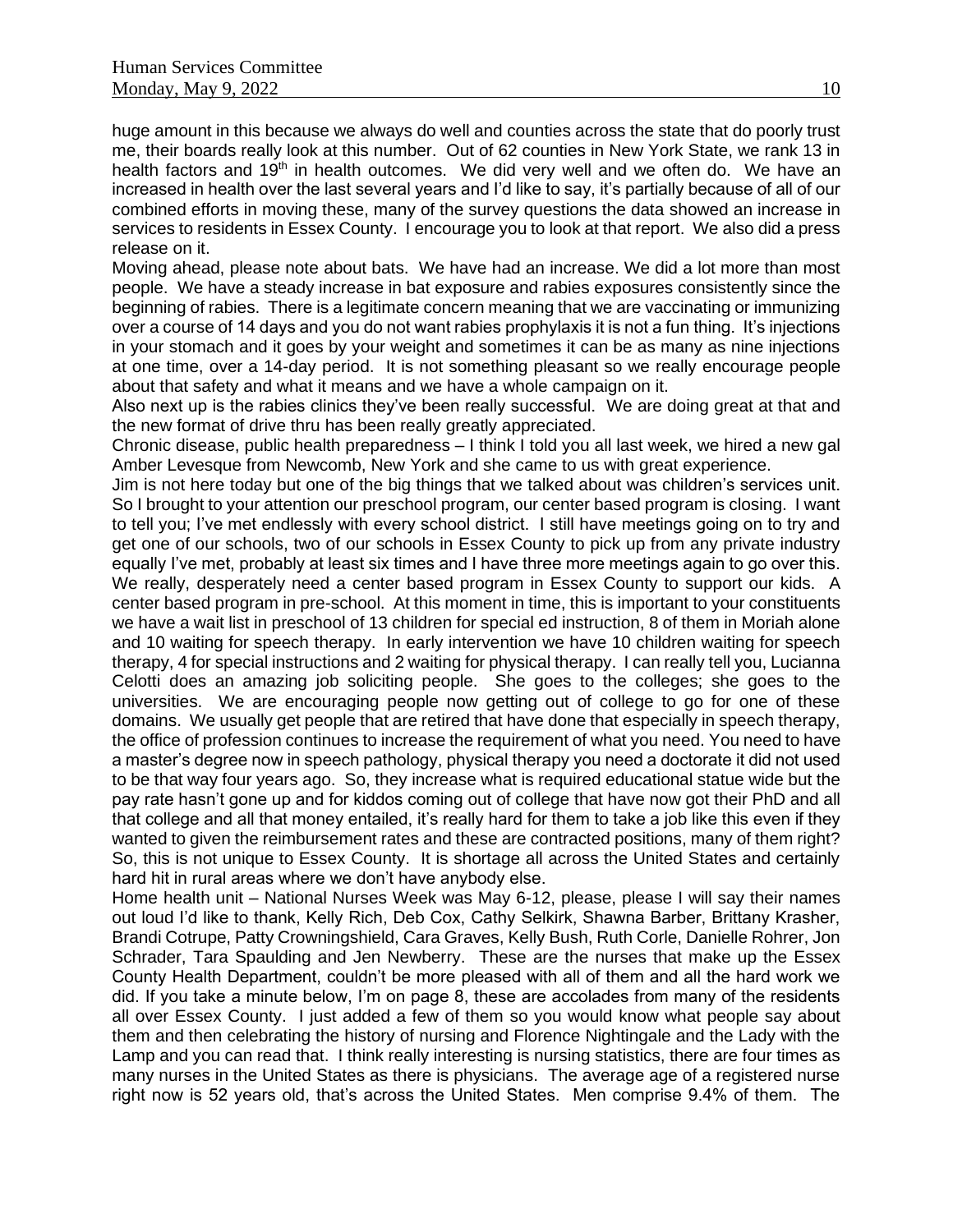median salary of a registered nurse in 2020 was \$75,330, there's over 3 million open nursing jobs in the United States right now just to give you an idea of where we're headed.

And lastly, I will turn your attention to WIC. The WIC program just received the \$5,000 from the Adirondack Foundation. I tell you and I encourage you, Krista Berger does an amazing amount of things with little groups of money. She always goes after philanthropy money. I've added up what she takes in a year and you would be amazed how it doesn't cost our taxpayers, she uses all these small grants. This one is a collaboration of two local farms, it will run for an eight-week series where participants and their families will come to the farm, pick their own vegetables, prior to each picking session, a short educational workshop will be held topics will include how to store and prepare foods that they pick and they will include children in the cooking process, quick, canning and vegetable freezing information. With the price of produce and whatnot families are more eager than ever to really get their hands involved in this. We also offer seeds and have been sending packets of seeds out to every one of our WIC recipients and encourage them to plant small gardens.

Also, it's not in this report because it is just an emergent issue. I bring to you that there is you can assess this for yourself, I encourage you if you find this please let me know. There's been a formula shortage. So moms that haven't breastfed or certainly if the baby is on breastmilk Similac has been recalled for a variety of reasons and Enfamil is another one. We have shortages all across our region significantly like if your baby needs formula there's really no substitute for that. So we're assessing it as we speak. I did look at Amazon, Walmart some of those places online to see if we could get it, they are all sold out. So it's not just Essex County but it really hits you in a rural county. They did have some at Kinney's but they don't have it at Tops so that's how it is going. So in a rural area where many of our people struggle and number one barrier we say repeatedly is transportation we need to ensure, WIC dollars can be used to purchase the formula that isn't available right now so I'm really trying to assess the need of that. it's not been really widely set in the press I think they are worried to cause panic because it is a panic situation. I can tell you so much so that in the last couple weeks we've dropped shipped it, the State has dropped shipped cans of formula throughout our county to ensure that there was enough here. So I just bring it up to your attention that that is an emergent issue and we're aware and we're working on and that concludes our report.

#### TYLER: What's your opinion on the second booster shot?

BEERS: I would really get it. How about that? I'm just going to be truthfully honest, I got Covid. If you didn't know that, about three weeks ago now I was scheduled to get my second booster shot on Monday. I really believed if I had gotten it I would not have gotten Covid. Me and my staff, we made it two and a half years we are still masked in my office we never didn't stop masking and we succumbed. We've been giving lots and lots of boosters but my staff that got Covid was really from the children, all school age moms that had children at home that were school age. So, I would honestly, seriously recommend it. I don't know why you wouldn't? Now the recommendation is going to be three months out after having Covid you will get it. I will be the first one signed up. You can hear my throat scratchy that's my, really the only affect I did have from Covid but would also tell you I took the antivirus. I called my doctor and she said absolutely and she prescribed it from day one I was diagnosed I took an at home test, I took them from day one and I took them for five days, six pills a day, three in the morning, three at night it's not an easy step but I did because amongst all things I didn't want to be a long hauler. I didn't want something that comes up three months from now, six months from now. I have younger staff that weren't necessarily eligible for the antiviral and one of them still has great fatigue, she's really exhausted and she had it a week before me. I feel fabulous except for a scratchy throat so that's my answer. I don't know why you wouldn't.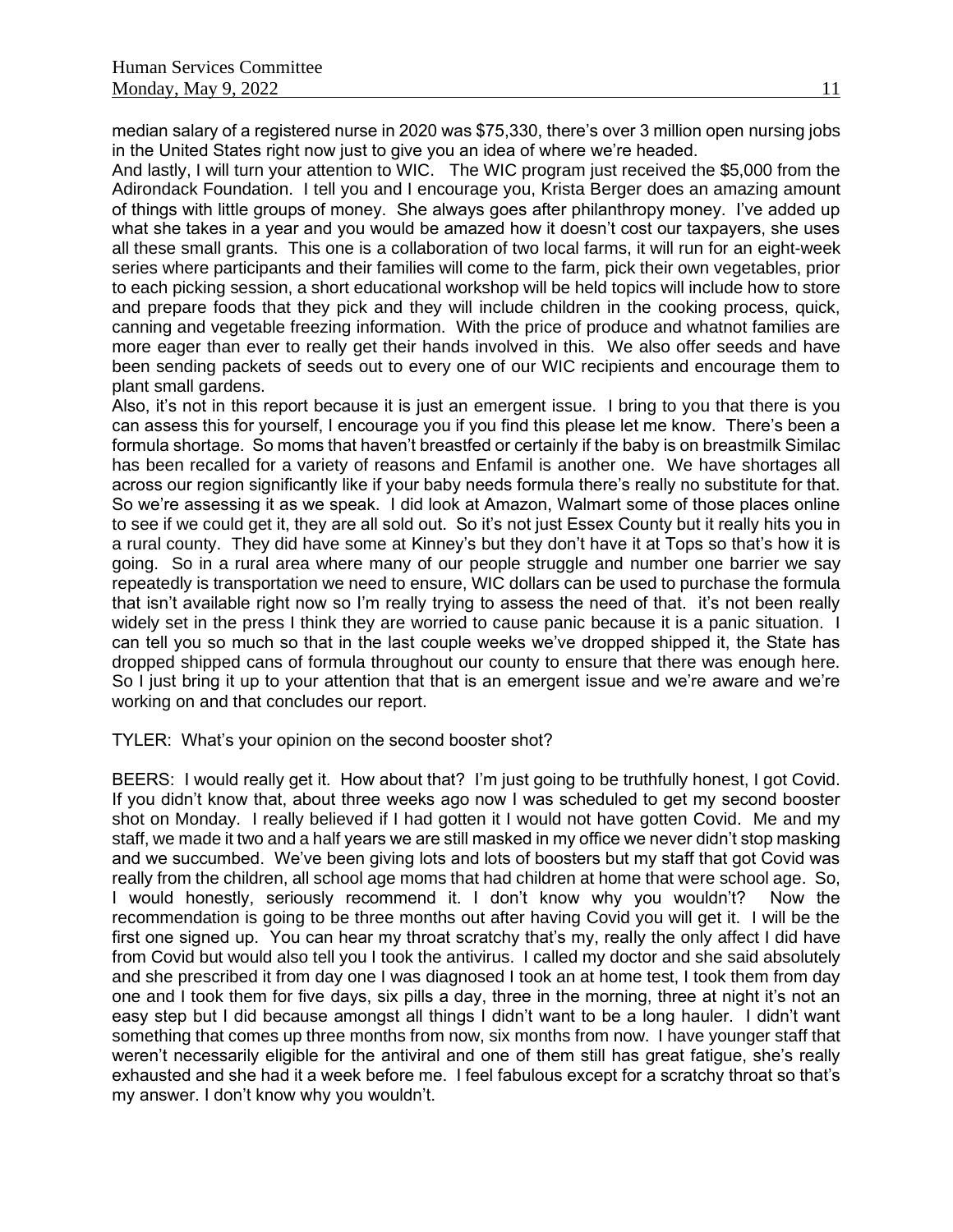WOOD: Is there going to be another one in the fall?

BEERS: I don't know. That's when I will be ready for my third shot, or my second booster I should say. Who knows? Honestly Covid continues to change. What will the flu look like this year, right? I mean, that's the craziest thing again, the problem with Covid is why we're talking about it is because of the high risk and now the metric is not just cases it's hospitalization and our high levels as our beds are going up in the hospital so it's not just a regular cold, right? People do get more hospitalized for this, if they didn't, we would have really said it was an endemic at this point and let it go so we are still tracking it. We've always been but much more so now it is up to a personal responsibility.

WILSON: Any other questions?

HUGHES: Are you still coordinating with the School Superintendents?

BEERS: We still meet. We book it every other week, all the time we talk with them, all the time. WE offer boosters to all of their teachers and whatnot, they were doing a poll, they really didn't feel that there was need for them most of the people have gotten it and so we are, just in case anybody else wants to know, we are still testing every unvaccinated teacher, every week, they are not happy about it but that's still a regulation if you're not vaccinated in a school district you are tested every week to make sure you're not positive.

HUGHES: Thank you.

SCOZZAFAVA: Yeah, I spoke with Dan this morning, I know in the hallway there are still cases of tests, that expired by the way.

BEERS: A lot of them have been extended so we will have to look at your case numbers.

SCOZZAFAVA: Yeah, I'm going to take one back.

BEERS: Take one.

SCOZZAFAVA: And encourage more people to take the home test if you don't feel good.

BEERS: Yeah, and what happens too is people take once and oh, I'm negative and you still have the same symptoms for two days take them the next day, take them the next day these tests are yours to use. There's not a shortage in Essex County. Take them, take them, take them. I will have to say Essex County does an amazing job of reporting.

SCOZZAFAVA: The problem is the test doesn't show a positive until you've already been out and infected everyone.

BEERS: There's truth to that right? That's what happens you are infectious prior to.

SCOZZAFAVA: I didn't feel well for four days after I was near Ike and then I tested positive four days later.

BEERS: Well, it's the viral node of what those tests pick up.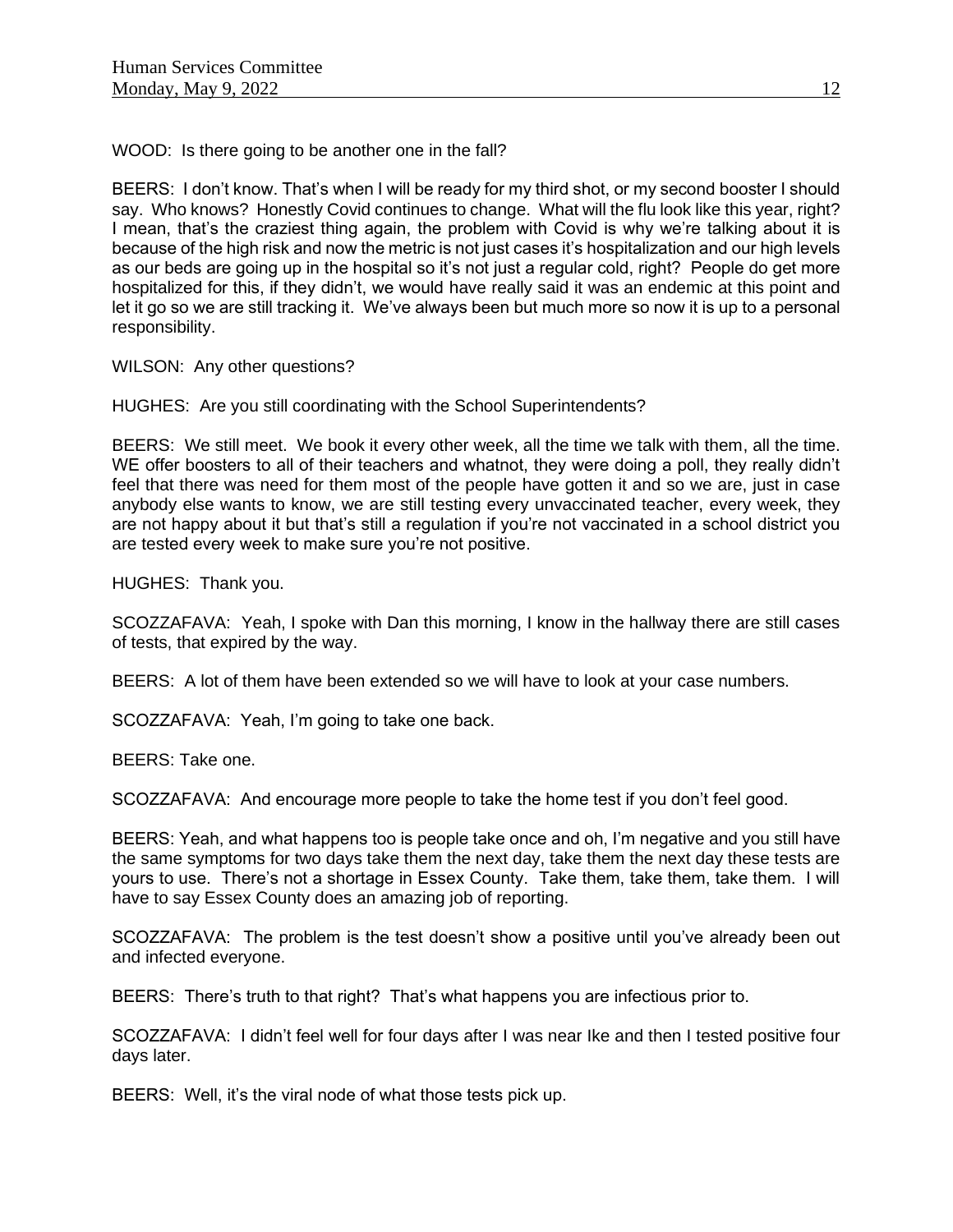WILSON: Anything else? Alright, thank you Linda. And now, Krissy Leerkes from the Office for the Aging.

LEERKES: Good morning. You guys have a copy of my report. I do want to just highlight that our eleven funded congregate sites that are located in local communities around the county, nine are up and running. One will be our Ti site will be up and running fairly soon they just have to do some staffing and that just leaves our lone Elizabethtown site that still needs to be staffed and open up.

I do have two resolutions. The first is May is also known as Older American's Month so I have a sample proclamation that I will also not read but just a resolution to recognize that.

# **RESOLUTION PROCLAIMING MAY 2022 AS OLDER AMERICAN'S MONTH. Scozzafava, Hughes**

WILSON: Any questions? All in favor aye, any opposed – motion carries. Thank you.

LEERKES: And my last one is permission to purchase one new and unused mid-size sedan not to exceed \$27,000.00, and we'll use our CARES and our Families First Coronavirus Response Act funding. As Terri noted and as Mr. Gillilland noted, everybody in the Human Services world is seeing a drastic increase and need for services and my population whether they have transportation or not they are not going to come to Elizabethtown. We've seen an increase of individuals that we are making home visits on. We do have a small fleet of cars which is four so this will add for a little bit you know that fifth car to get another staff person out and just really, really needed at this time.

## **RESOLUTION AUTHORIZING THE PURCHASING AGENT TO PURCHASE A NEW AND UNUSED MID-SIZE SEDAN IN THE OFFICE FOR THE AGING DEPARTMENT IN AN AMOUNT NOT TO EXCEED \$27,000.00, WITH FUNDS TO COME FROM CARES AND FAMILIES FIRST CORONAVIRUS RESPONSE ACT FUNDING. Wright, Wood**

WILSON: Any questions?

HUGHES: Two quick questions. One, is this adding to your fleet or replacing?

LEERKES: Right now it is going to be adding to our fleet. We have a car it's a 1998, Ford Focus. She's getting pretty tired. So I anticipate within the next year or two she will be surplused but right now she's running thanks to Jim's mechanics so it will add to the fleet right now.

HUGHES: Let me know when you surplus that. *(laughter)* Also, where's the balance, after the expenditure of \$5200, come from? Does that come from budgeted funds?

LEERKES: I'm sorry I've got to look at that. Oh, so right now we have, for these two funds we have \$32,000 and then once we spend the \$27,000 it will bring our balance down to \$5,000 we still have left to spend and then we have additional, we have another five, Covid funds I think in the tune of \$191,000 that we're looking at areas that we can address to spend that money.

HUGHES: Great, thank you.

WILSON: Any other questions?